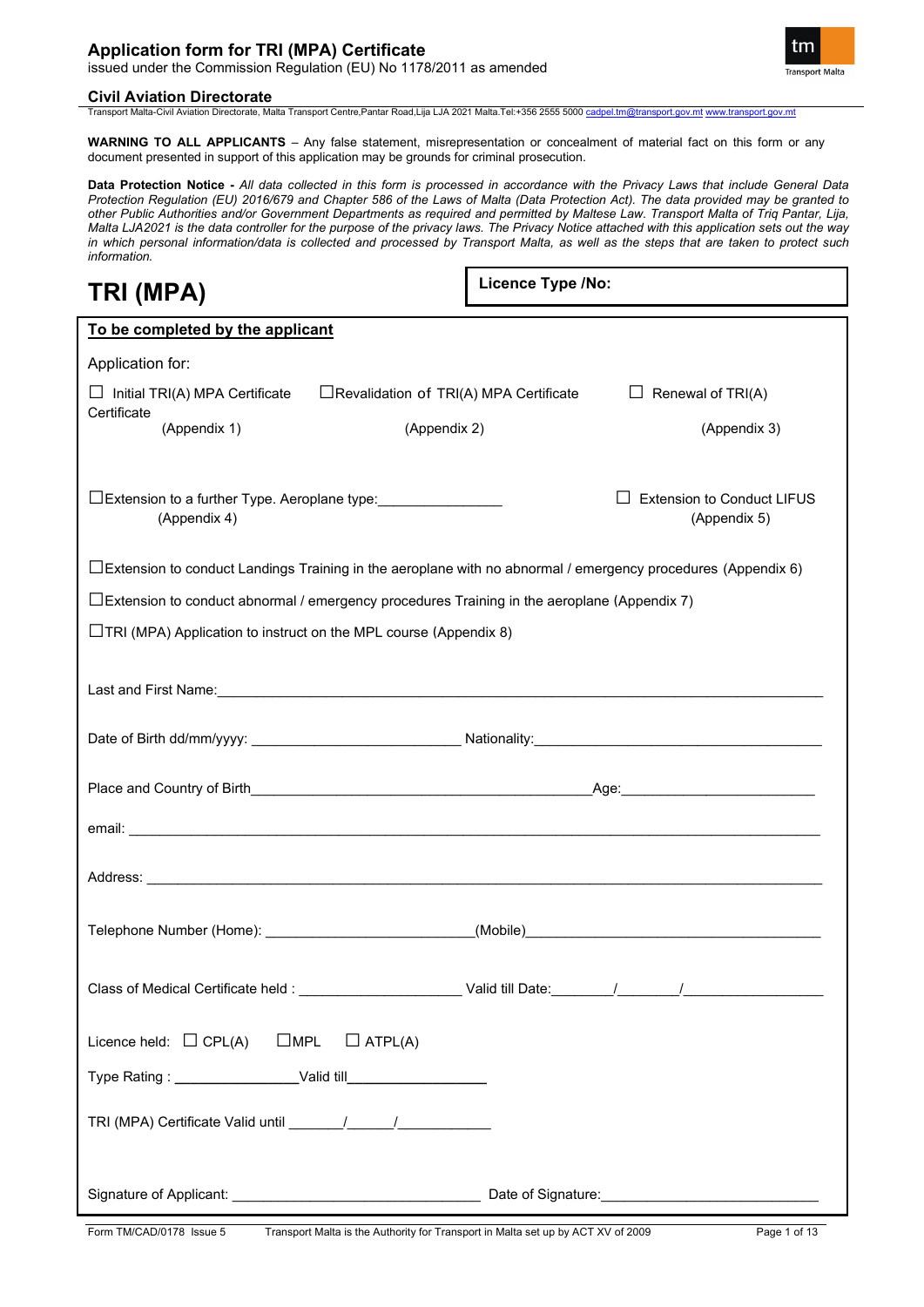

**Civil Aviation Directorate** Transport Malta-Civil Aviation Directorate, Malta Transport Centre,Pantar Road,Lija LJA 2021 Malta.Tel:+356 2555 5000 [cadpel.tm@transport.gov.mt](mailto:cadpel.tm@transport.gov.mt) [www.transport.gov.mt](http://www.transport.gov.mt/)

# **Appendix 1**

**PART 1 OF 2**

# **TRI (MPA) - First Issue Application Form**

|                                                                                                                                                                                                                                      | Licence Type /No:         |
|--------------------------------------------------------------------------------------------------------------------------------------------------------------------------------------------------------------------------------------|---------------------------|
| To be completed by the applicant                                                                                                                                                                                                     |                           |
| Last and First Name: <b>All and Account Contract Contract Contract Contract Contract Contract Contract Contract Contract Contract Contract Contract Contract Contract Contract Contract Contract Contract Contract Contract Cont</b> |                           |
|                                                                                                                                                                                                                                      |                           |
| Type rating valid until date:                                                                                                                                                                                                        |                           |
| Type of licence held: $\Box$ CPL(A) $\Box$ MPL $\Box$ ATPL(A)                                                                                                                                                                        |                           |
| Flight time as pilot on multi-pilot aeroplanes Hours: ______________________________ Minimum 1500 hours                                                                                                                              |                           |
| Completed in the last 12 months __________________________(Minimum 30) route sectors, including<br>take-offs and landings, as PIC or co-pilot on the type above of which ___________(Maximum 15) route                               |                           |
| sectors were completed in an FSS representing the type.                                                                                                                                                                              |                           |
| on □aircraft □FSTD*<br>*TRI restricted to FSTDs only                                                                                                                                                                                 | (attach form TM/CAD/0179) |
|                                                                                                                                                                                                                                      |                           |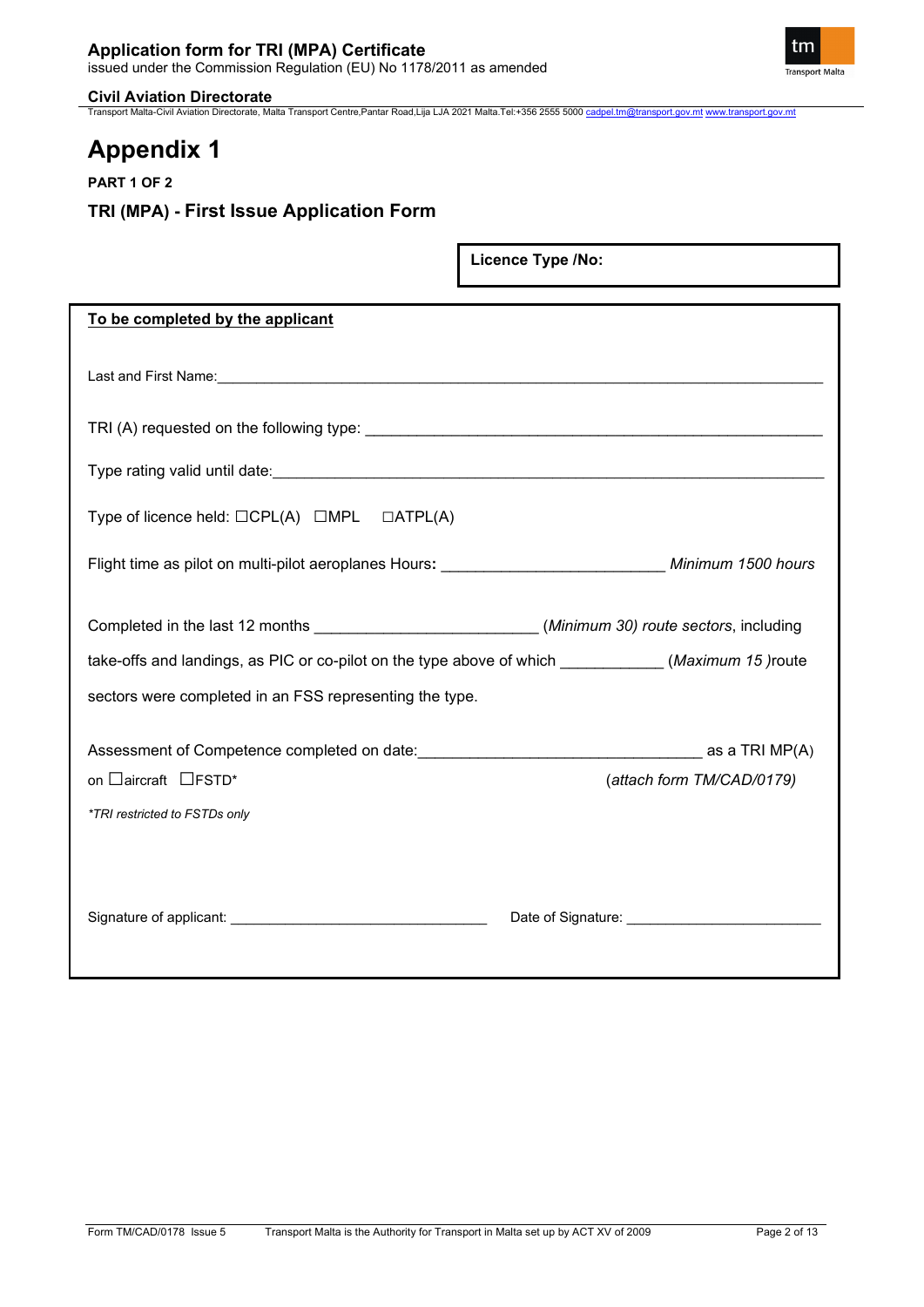

Transport Malta-Civil Aviation Directorate, Malta Transport Centre,Pantar Road,Lija LJA 2021 Malta.Tel:+356 2555 5000 [cadpel.tm@transport.gov.mt](mailto:cadpel.tm@transport.gov.mt) [www.transport.gov.mt](http://www.transport.gov.mt/)

**Applicant's Full Name and Licence No:**

# **Appendix 1**

**PART 2 OF 2**

### **TRI (MPA) - First Issue Application Form**

| To be completed by ATO and signed by Head of training                                                                                                                                                                        |                  |                           |
|------------------------------------------------------------------------------------------------------------------------------------------------------------------------------------------------------------------------------|------------------|---------------------------|
| Training conducted in:<br>$\Box$ FSTD only                                                                                                                                                                                   | □ Aeroplane only | $\Box$ FSTD and Aeroplane |
|                                                                                                                                                                                                                              |                  |                           |
|                                                                                                                                                                                                                              |                  |                           |
|                                                                                                                                                                                                                              |                  | Minimum 25 hours          |
| Teaching & learning course completed on date: contract and the control of tick □ if credited.                                                                                                                                |                  |                           |
|                                                                                                                                                                                                                              |                  |                           |
|                                                                                                                                                                                                                              |                  | (a)                       |
|                                                                                                                                                                                                                              |                  |                           |
| Course Start Date : ___________________________Course Completion Date: ____________________________                                                                                                                          |                  |                           |
| Credit (if applicable)                                                                                                                                                                                                       |                  |                           |
| (i) Applicants holding or having held an instructor certificate shall be fully credited towards the requirement for the<br>teaching and learning part.                                                                       |                  |                           |
| (ii) Applicants holding an SFI certificate for the relevant type shall be fully credited towards the requirements of the<br>above requirements for the issue of a TRI certificate restricted to flight instruction in FSTDs. |                  |                           |
| Complete Appendix 5, 6, 7 if applicable                                                                                                                                                                                      |                  |                           |
| The ATO confirms that the candidate has been trained according to the approved syllabus for the TRI (MPA), and<br>assures the level of proficiency required.                                                                 |                  |                           |
|                                                                                                                                                                                                                              |                  |                           |
|                                                                                                                                                                                                                              |                  |                           |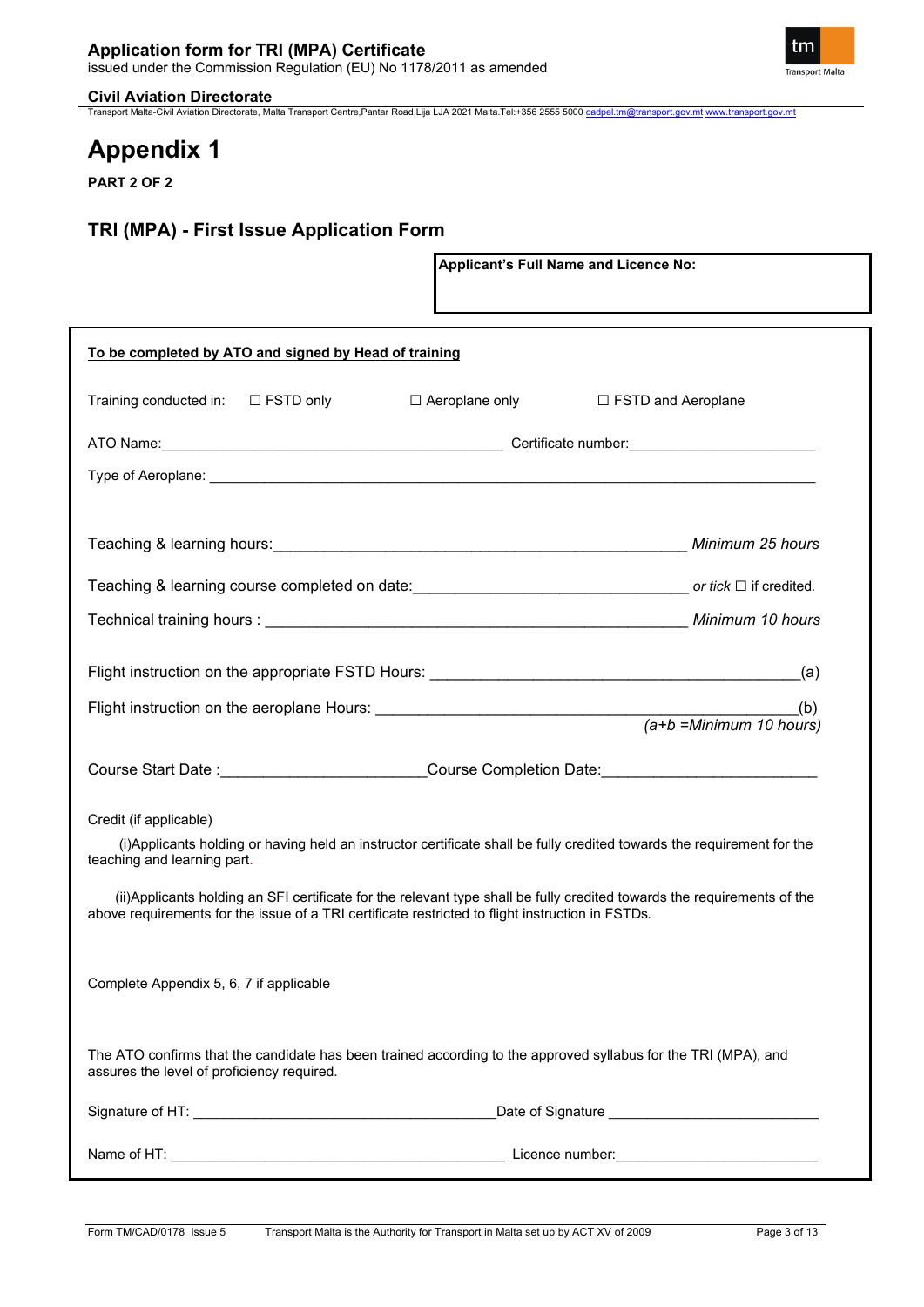

Transport Malta-Civil Aviation Directorate, Malta Transport Centre,Pantar Road,Lija LJA 2021 Malta.Tel:+356 2555 5000 [cadpel.tm@transport.gov.mt](mailto:cadpel.tm@transport.gov.mt) [www.transport.gov.mt](http://www.transport.gov.mt/)

### **Appendix 2 TRI (A) MPA - Revalidation**

| To be completed by the applicant                                                                                                                                                                                              |                                                                                                                                         |
|-------------------------------------------------------------------------------------------------------------------------------------------------------------------------------------------------------------------------------|-----------------------------------------------------------------------------------------------------------------------------------------|
| Aeroplane Type : the contract of the contract of the contract of the contract of the contract of the contract of the contract of the contract of the contract of the contract of the contract of the contract of the contract |                                                                                                                                         |
| the expiry date of the certificate:                                                                                                                                                                                           | For revalidation of a TRI(A) certificate, the holder shall fulfil 2 of the following 3 requirements within the last 12 months preceding |
| the 12 months preceding the expiry date of the TRI(A) certificate                                                                                                                                                             | $\Box$ Conducted two (2) of the following parts of a complete type rating course or recurrent training course within                    |
| FSTD Session Hours: _________________________________Minimum 3 hours Completed on Date: ______________________                                                                                                                |                                                                                                                                         |
| Or                                                                                                                                                                                                                            |                                                                                                                                         |
| One air exercise of _________________________ Minimum 1 hour comprising of a minimum of 2 take-offs and Landings                                                                                                              |                                                                                                                                         |
| Completed on Date: Completed on Date:                                                                                                                                                                                         |                                                                                                                                         |
| <b>Declaration by Head of Training</b>                                                                                                                                                                                        |                                                                                                                                         |
|                                                                                                                                                                                                                               |                                                                                                                                         |
| stated above at this ATO / AOC                                                                                                                                                                                                |                                                                                                                                         |
|                                                                                                                                                                                                                               |                                                                                                                                         |
|                                                                                                                                                                                                                               |                                                                                                                                         |
|                                                                                                                                                                                                                               |                                                                                                                                         |
|                                                                                                                                                                                                                               |                                                                                                                                         |
| $\Box$ Refresher Training                                                                                                                                                                                                     |                                                                                                                                         |
| Received Instructor refresher training as a TRI at an ATO, within the 12 months preceding the expiry date of the TRI                                                                                                          |                                                                                                                                         |
|                                                                                                                                                                                                                               |                                                                                                                                         |
|                                                                                                                                                                                                                               |                                                                                                                                         |
| $\Box$ Assessment of Competence see Note                                                                                                                                                                                      |                                                                                                                                         |
| Passed within the 12 months preceding the expiry date of the TRI(A) certificate an assessment of competence as a                                                                                                              |                                                                                                                                         |
| TRI(A) on Date :___________________________with(Name of TRE)____________________                                                                                                                                              |                                                                                                                                         |
|                                                                                                                                                                                                                               | (attach form TM/CAD/0179)                                                                                                               |
| Note:                                                                                                                                                                                                                         |                                                                                                                                         |
| $\bullet$<br>assessment of competence in accordance with FCL.935.                                                                                                                                                             | For the at least each alternate subsequent revalidation in the case of TRI(A) the holder shall have to pass an                          |
| $\bullet$<br>shall revalidate the TRI certificate for the other types of aeroplanes.<br>Complete if requirement for assessment of competence above is not ticked.                                                             | If applicant holds a TRI certificate on more than one type of aeroplane the assessment of competence on one type                        |
|                                                                                                                                                                                                                               |                                                                                                                                         |
|                                                                                                                                                                                                                               |                                                                                                                                         |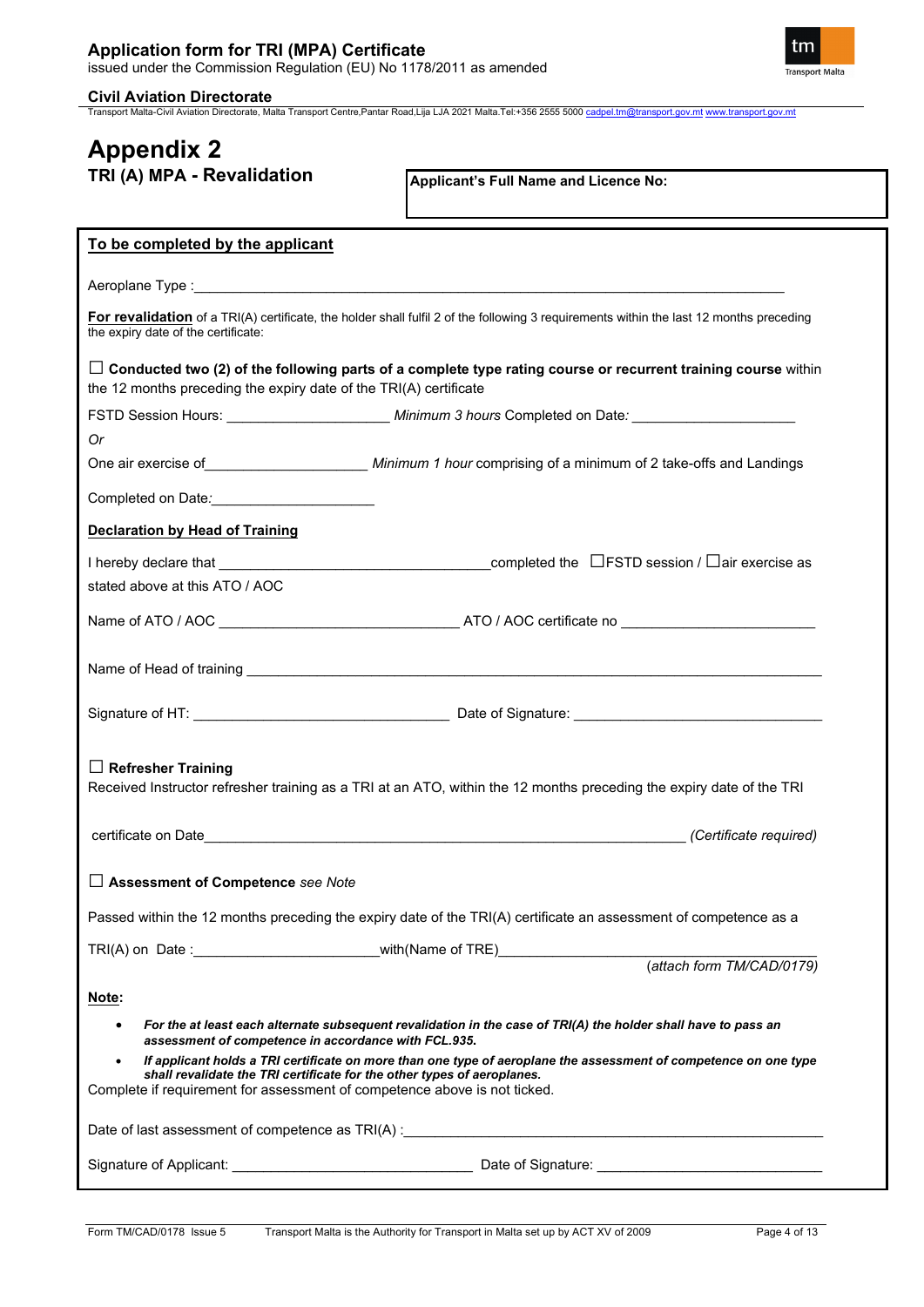

Transport Malta-Civil Aviation Directorate, Malta Transport Centre,Pantar Road,Lija LJA 2021 Malta.Tel:+356 2555 5000 [cadpel.tm@transport.gov.mt](mailto:cadpel.tm@transport.gov.mt) [www.transport.gov.mt](http://www.transport.gov.mt/)

# **Appendix 3**

### **TRI (A) MPA - Renewal**

| Completed in the last 12 months preceding the application ____________________________route sectors (Minimum 30 route |
|-----------------------------------------------------------------------------------------------------------------------|
|                                                                                                                       |
| sectors), including take-offs and landings on the applicable aeroplane type above of which____________________        |
| route sectors (Maximum 15 route sectors) were completed in an FFS representing the type.                              |
|                                                                                                                       |
| Received Instructor refresher training as a TRI at an ATO which shall cover the relevant elements of the TRI training |
| course, within the 12 months preceding the expiry date of the TRI                                                     |
| (Certificate required)                                                                                                |
|                                                                                                                       |
|                                                                                                                       |
|                                                                                                                       |
|                                                                                                                       |
|                                                                                                                       |
|                                                                                                                       |
|                                                                                                                       |
|                                                                                                                       |
|                                                                                                                       |
|                                                                                                                       |
|                                                                                                                       |
|                                                                                                                       |
|                                                                                                                       |
|                                                                                                                       |
|                                                                                                                       |
|                                                                                                                       |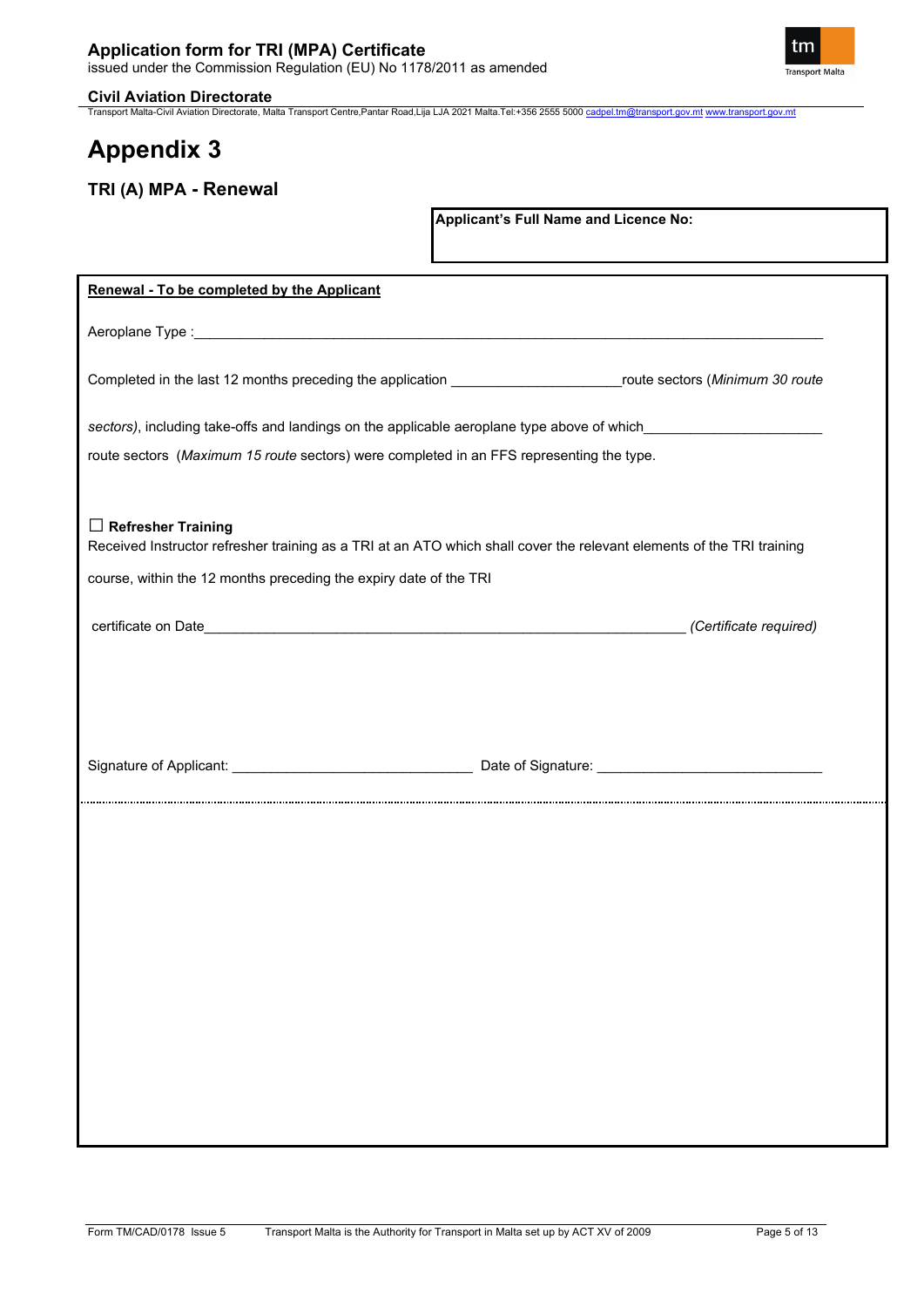

Transport Malta-Civil Aviation Directorate, Malta Transport Centre,Pantar Road,Lija LJA 2021 Malta.Tel:+356 2555 5000 [cadpel.tm@transport.gov.mt](mailto:cadpel.tm@transport.gov.mt) [www.transport.gov.mt](http://www.transport.gov.mt/)

## **Appendix 4 TRI (A) MPA - Extension to further Types**

|                                                                                                                                                                                                                                | Applicant's Full Name and Licence No: |                           |
|--------------------------------------------------------------------------------------------------------------------------------------------------------------------------------------------------------------------------------|---------------------------------------|---------------------------|
| To be completed by the Applicant                                                                                                                                                                                               |                                       |                           |
|                                                                                                                                                                                                                                |                                       |                           |
| Completed in the last 12 months preceding the application _______________route sectors (Minimum 15 route                                                                                                                       |                                       |                           |
|                                                                                                                                                                                                                                |                                       |                           |
| (Maximum 7 route sectors) were completed in an FSTD representing the type.                                                                                                                                                     |                                       |                           |
| Passed within the 12 months preceding the expiry date of the TRI(A) certificate an assessment of                                                                                                                               |                                       |                           |
|                                                                                                                                                                                                                                |                                       | with                      |
|                                                                                                                                                                                                                                |                                       |                           |
|                                                                                                                                                                                                                                |                                       | (attach form TM/CAD 0179) |
|                                                                                                                                                                                                                                |                                       |                           |
| To be completed by ATO and signed by Head of training                                                                                                                                                                          |                                       |                           |
| The ATO confirms that the candidate has been trained according to the approved syllabus for the TRI<br>(MPA), and assures the level of proficiency required.                                                                   |                                       |                           |
| Training conducted in: □ FSTD only                                                                                                                                                                                             | $\Box$ Aeroplane only                 | □ FSTD and Aeroplane      |
|                                                                                                                                                                                                                                |                                       |                           |
|                                                                                                                                                                                                                                |                                       |                           |
| Location & date: experience of the state of the state of the state of the state of the state of the state of the state of the state of the state of the state of the state of the state of the state of the state of the state |                                       |                           |
|                                                                                                                                                                                                                                |                                       |                           |
|                                                                                                                                                                                                                                |                                       |                           |
|                                                                                                                                                                                                                                |                                       | <u>(</u> a)               |
|                                                                                                                                                                                                                                |                                       |                           |
|                                                                                                                                                                                                                                |                                       |                           |
| Training Start Date :_________________________Training Completion Date:____________________________                                                                                                                            |                                       |                           |
|                                                                                                                                                                                                                                |                                       |                           |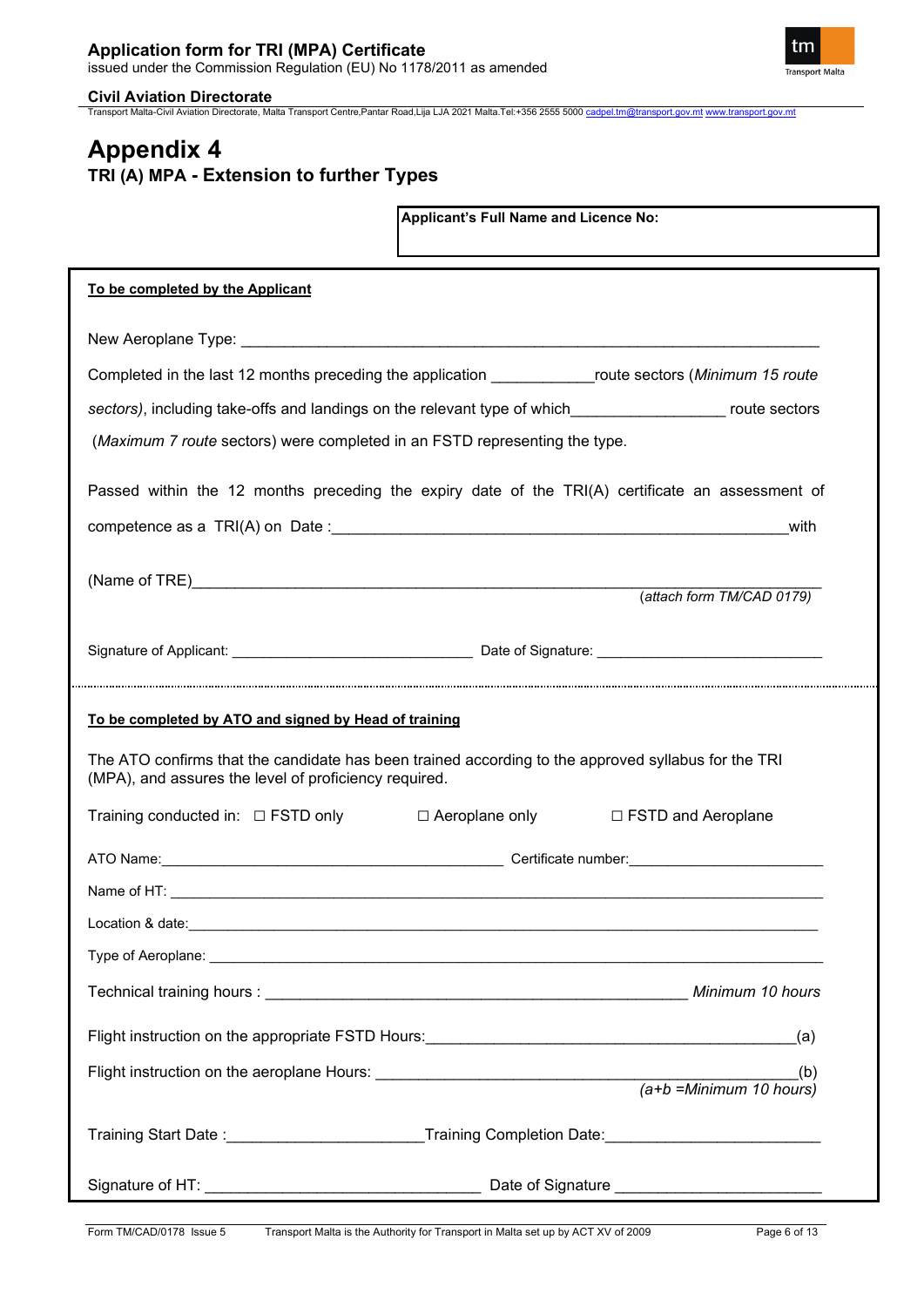

**Civil Aviation Directorate**<br>Transport Malta-Civil Aviation Directorate, Malta Transport Centre,Pantar Road,Lija LJA 2021 Malta.Tel:+356 2555 5000 <u>[cadpel.tm@transport.gov.mt](mailto:cadpel.tm@transport.gov.mt) www.transport.gov.m</u>t

### **Appendix 5 TRI (A) MPA - LIFUS Supervision Report**

|                                                                                                                                                                                 |  | Applicant's Full Name and Licence No: |  |  |
|---------------------------------------------------------------------------------------------------------------------------------------------------------------------------------|--|---------------------------------------|--|--|
| FSTD Training- To be completed by the Instructor providing the training                                                                                                         |  |                                       |  |  |
| Training Session support for TRI(A) to conduct LIFUS conducted on FSTD type                                                                                                     |  |                                       |  |  |
| and FSTD ID _________________________________on date :___________________duration of ____________________                                                                       |  |                                       |  |  |
| Instructor Name : ____________________________ Instructor Licence number __________________________                                                                             |  |                                       |  |  |
|                                                                                                                                                                                 |  |                                       |  |  |
| Aircraft Training- To be completed by the Instructor providing the training                                                                                                     |  |                                       |  |  |
| Training Session support for TRI(A) to conduct LIFUS conducted on aeroplane registration number                                                                                 |  |                                       |  |  |
| ________________________on date :_________________________duration of ______________________________                                                                            |  |                                       |  |  |
| Instructor Name : ___________________________ Instructor Licence number ___________________________                                                                             |  |                                       |  |  |
|                                                                                                                                                                                 |  |                                       |  |  |
| Supervision Report- To be completed by the TRI(A) notified by the ATO                                                                                                           |  |                                       |  |  |
| I being a TRI (A) notified by the training organisation hereby certify that the applicant has<br>conducted a LIFUS training flight under my supervision and to my satisfaction. |  |                                       |  |  |
|                                                                                                                                                                                 |  |                                       |  |  |
| Name of TRI(A) notified by the ATO <b>ACCONDUCT CONTROL</b>                                                                                                                     |  |                                       |  |  |
|                                                                                                                                                                                 |  |                                       |  |  |
| <b>Confirmation of above by HT</b><br>I confirm the above                                                                                                                       |  |                                       |  |  |
|                                                                                                                                                                                 |  |                                       |  |  |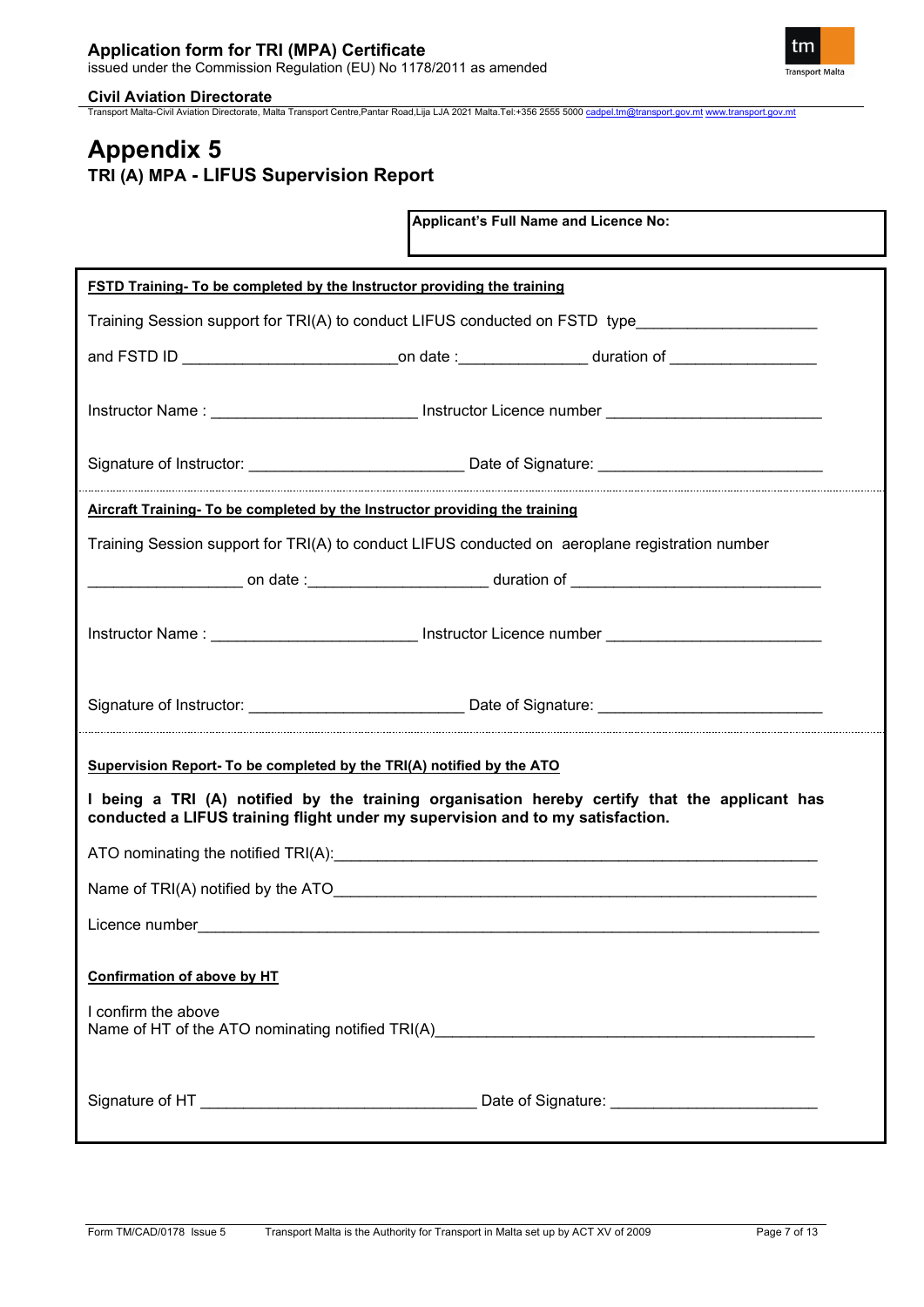

Transport Malta-Civil Aviation Directorate, Malta Transport Centre,Pantar Road,Lija LJA 2021 Malta.Tel:+356 2555 5000 [cadpel.tm@transport.gov.mt](mailto:cadpel.tm@transport.gov.mt) [www.transport.gov.mt](http://www.transport.gov.mt/)

# **Appendix 6**

### **TRI (A) MPA - Extension to conduct Landings Training in aircraft (no abnormal / emergency procedures)**

| To be completed by the Applicant                                 |                                                                                                            |  |
|------------------------------------------------------------------|------------------------------------------------------------------------------------------------------------|--|
|                                                                  |                                                                                                            |  |
|                                                                  |                                                                                                            |  |
|                                                                  | I completed the training as a TRI(A) to conduct aeroplane landings (no abnormal/emergency procedures)      |  |
|                                                                  |                                                                                                            |  |
|                                                                  |                                                                                                            |  |
|                                                                  | with                                                                                                       |  |
|                                                                  |                                                                                                            |  |
|                                                                  | (attach form TM/CAD 0179)                                                                                  |  |
|                                                                  |                                                                                                            |  |
|                                                                  |                                                                                                            |  |
|                                                                  |                                                                                                            |  |
| To be completed by the ATO                                       |                                                                                                            |  |
|                                                                  |                                                                                                            |  |
|                                                                  |                                                                                                            |  |
|                                                                  |                                                                                                            |  |
|                                                                  |                                                                                                            |  |
|                                                                  | The applicant completed the training including training in the aeroplane to conduct take-offs and landings |  |
| only, no abnormal /emergency procedures . (Certificate required) |                                                                                                            |  |
|                                                                  |                                                                                                            |  |
|                                                                  |                                                                                                            |  |
|                                                                  | Flight instruction on the appropriate FSTD Hours: _______________________________                          |  |
|                                                                  |                                                                                                            |  |
|                                                                  | Training Start Date :_____________________________Training Completion Date:________________________        |  |
|                                                                  |                                                                                                            |  |
|                                                                  | Date of Signature _______________________________                                                          |  |
|                                                                  |                                                                                                            |  |
|                                                                  |                                                                                                            |  |
|                                                                  |                                                                                                            |  |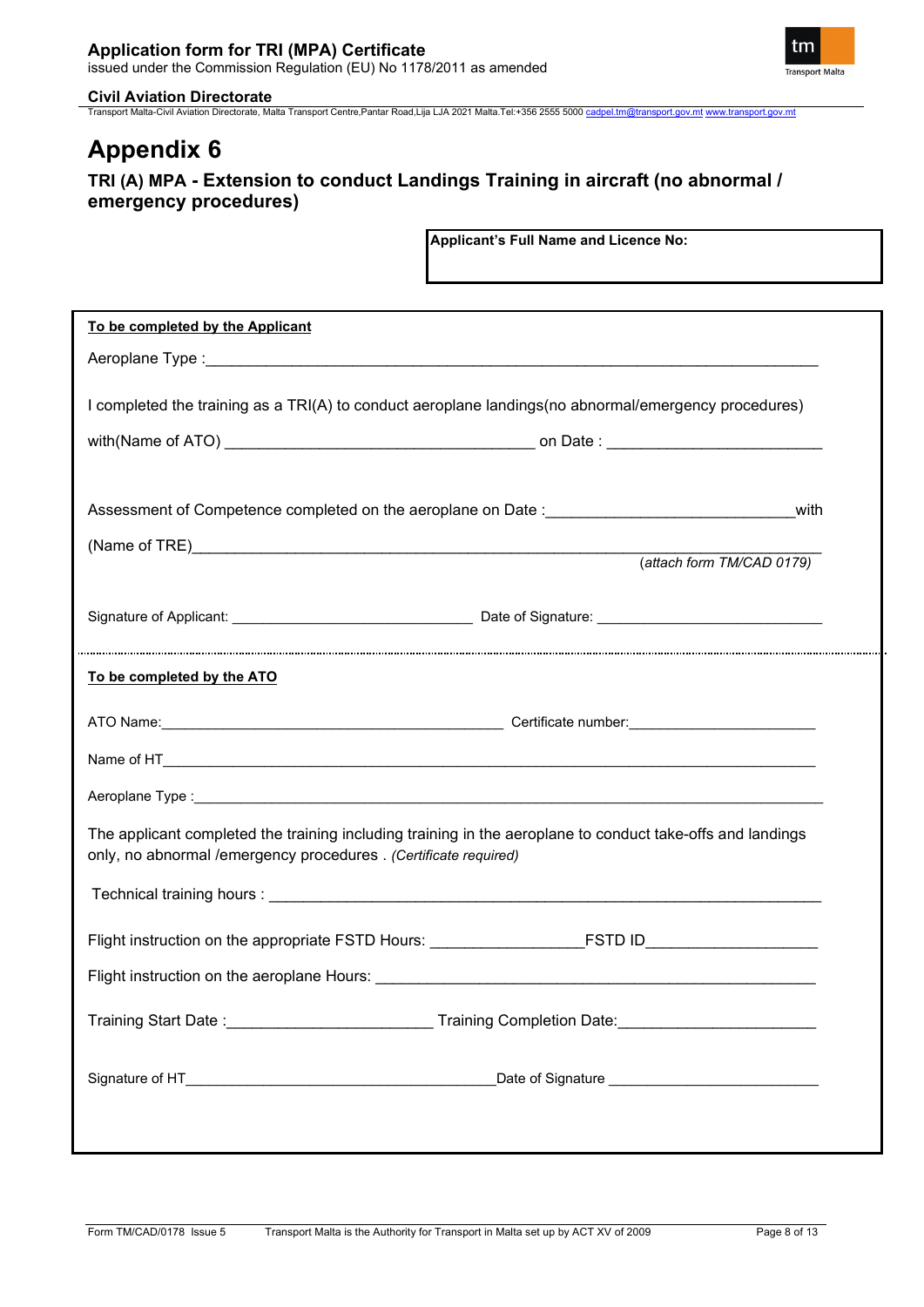

Transport Malta-Civil Aviation Directorate, Malta Transport Centre,Pantar Road,Lija LJA 2021 Malta.Tel:+356 2555 5000 [cadpel.tm@transport.gov.mt](mailto:cadpel.tm@transport.gov.mt) [www.transport.gov.mt](http://www.transport.gov.mt/)

### **Appendix 7 TRI (A) MPA - Extension to conduct abnormal / emergency procedures Training in aeroplane**

| To be completed by the Applicant                                                                                                                        |  |
|---------------------------------------------------------------------------------------------------------------------------------------------------------|--|
|                                                                                                                                                         |  |
| I completed the training as a TRI in the aeroplane which included training to conduct abnormal /emergency                                               |  |
|                                                                                                                                                         |  |
| Assessment of Competence completed on the aeroplane on Date: __________________________________with                                                     |  |
|                                                                                                                                                         |  |
| (attach form TM/CAD 0179)                                                                                                                               |  |
|                                                                                                                                                         |  |
| To be completed by the ATO                                                                                                                              |  |
|                                                                                                                                                         |  |
|                                                                                                                                                         |  |
|                                                                                                                                                         |  |
| The applicant completed training as a TRI in the aeroplane which included training to conduct abnormal<br>/emergency procedures: (Certificate required) |  |
|                                                                                                                                                         |  |
| Flight instruction on the appropriate FSTD Hours: ___________________________FSTD ID________________                                                    |  |
|                                                                                                                                                         |  |
| Training Start Date:<br>____________Training Completion Date:                                                                                           |  |
|                                                                                                                                                         |  |
|                                                                                                                                                         |  |
|                                                                                                                                                         |  |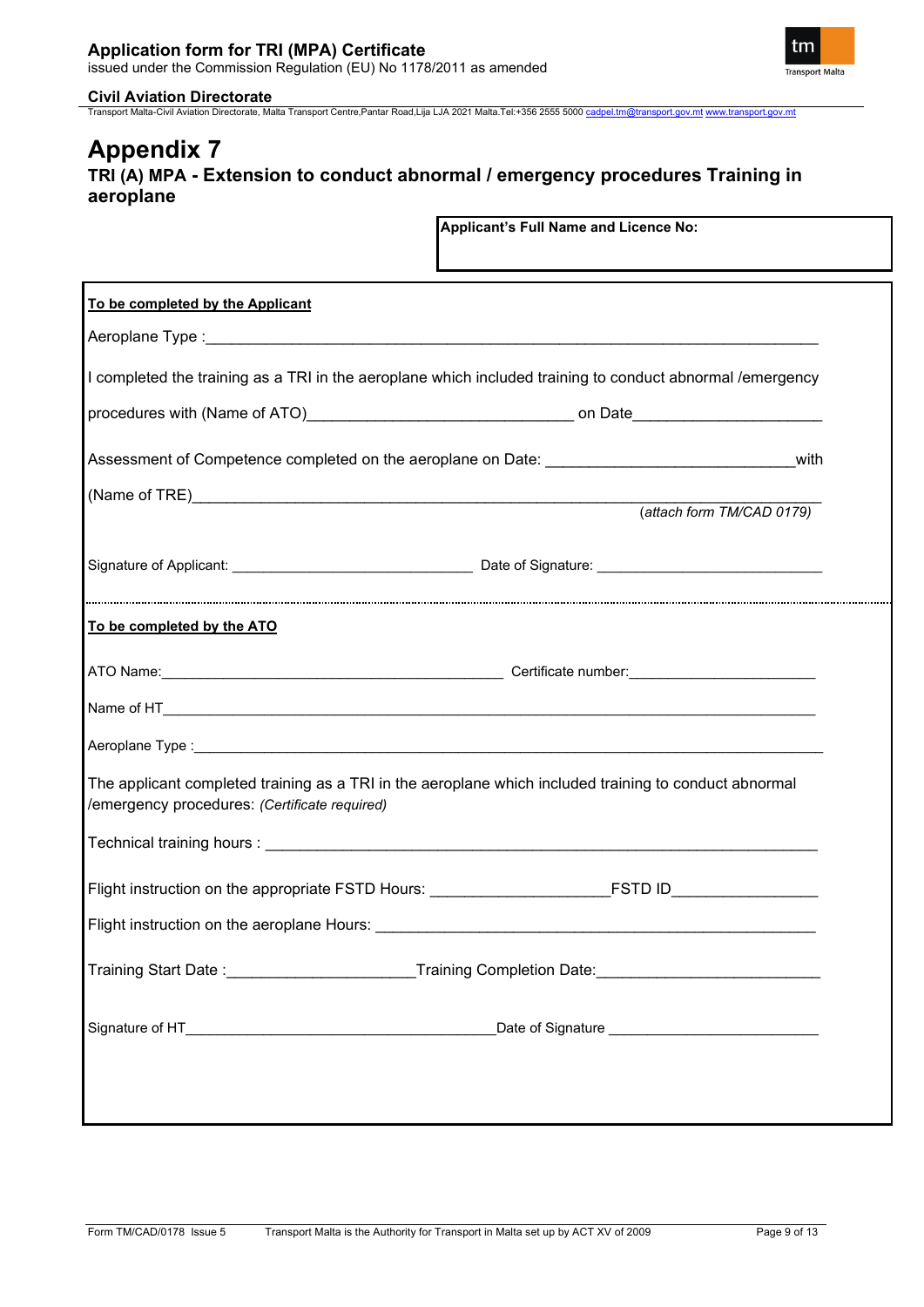

Transport Malta-Civil Aviation Directorate, Malta Transport Centre,Pantar Road,Lija LJA 2021 Malta.Tel:+356 2555 5000 [cadpel.tm@transport.gov.mt](mailto:cadpel.tm@transport.gov.mt) [www.transport.gov.mt](http://www.transport.gov.mt/)

# **Appendix 8 TRI (MPA) – Application to instruct on the MPL Course**

|                                                                                                                                    | Applicant's Full Name and Licence No:                                                               |  |
|------------------------------------------------------------------------------------------------------------------------------------|-----------------------------------------------------------------------------------------------------|--|
| To be completed by the Applicant                                                                                                   |                                                                                                     |  |
|                                                                                                                                    | I have completed an MPL instructor training course with (Name of ATO) _____________________________ |  |
|                                                                                                                                    |                                                                                                     |  |
| $\Box$ For MPL Basic Phase                                                                                                         |                                                                                                     |  |
| $I \square$ hold or $\square$ have held an FI(A) Certificate                                                                       |                                                                                                     |  |
| $I \square$ hold or $\square$ have held an IRI(A) Certificate                                                                      |                                                                                                     |  |
| Note: Applicant must hold or have held an FI(A) or IRI(A) certificate.                                                             |                                                                                                     |  |
|                                                                                                                                    |                                                                                                     |  |
| To be completed by ATO and signed by Head of training                                                                              |                                                                                                     |  |
|                                                                                                                                    |                                                                                                     |  |
|                                                                                                                                    |                                                                                                     |  |
|                                                                                                                                    |                                                                                                     |  |
|                                                                                                                                    | Training Start Date :_________________________Training Completion Date:____________________________ |  |
| I certify that the applicant successfully completed on MPL training course in accordance with FCL.925<br>including the assessment. |                                                                                                     |  |
|                                                                                                                                    |                                                                                                     |  |

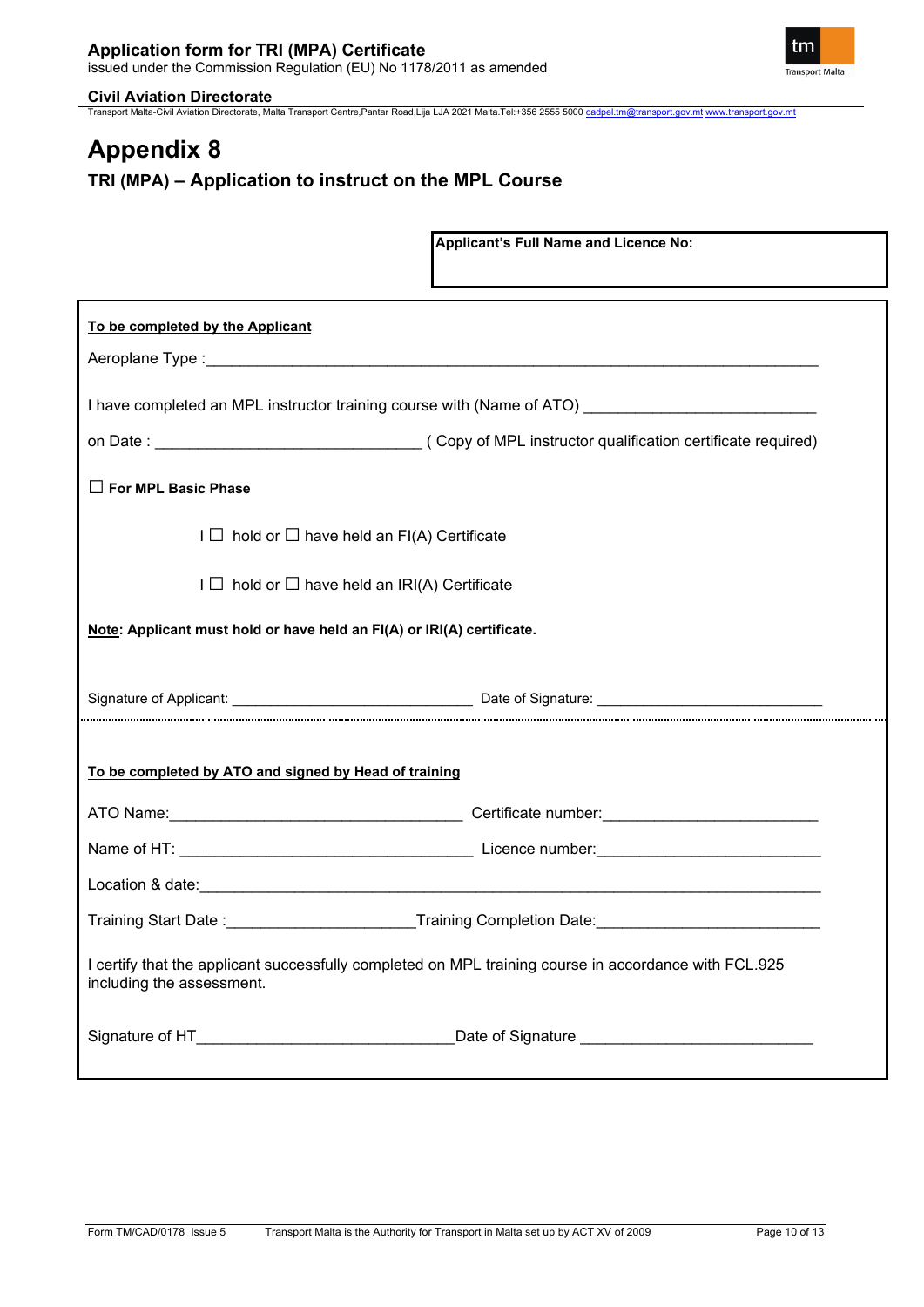Transport Malta-Civil Aviation Directorate, Malta Transport Centre,Pantar Road,Lija LJA 2021 Malta.Tel:+356 2555 5000 [cadpel.tm@transport.gov.mt](mailto:cadpel.tm@transport.gov.mt) [www.transport.gov.mt](http://www.transport.gov.mt/)

| <b>Documents required:</b><br>A copy of the Malta ID Card (both sides) or Passport [Original has to be presented<br>1.<br>$^{\textcircled{\footnotesize{1}}}$<br>before licence is collected / Not required if the applicant already holds a Malta part FCL licence]<br>$^{\circledR}$<br>A copy of the Licence held<br>2.<br>Log Book – All flight instruction must be signed by the instructor<br>3.<br>$\circledS$<br>Copy of Instructor Certificate if credit is given - if applicable<br>4.<br>$^{\small{\textregistered}}$<br>Copy of Medical Certificate.<br>5. | TRI (MPA) Certificate First Issue<br><b>Submission Instructions</b> | <b>Office</b><br><b>Use</b><br>Only |
|------------------------------------------------------------------------------------------------------------------------------------------------------------------------------------------------------------------------------------------------------------------------------------------------------------------------------------------------------------------------------------------------------------------------------------------------------------------------------------------------------------------------------------------------------------------------|---------------------------------------------------------------------|-------------------------------------|
|                                                                                                                                                                                                                                                                                                                                                                                                                                                                                                                                                                        |                                                                     |                                     |
|                                                                                                                                                                                                                                                                                                                                                                                                                                                                                                                                                                        |                                                                     |                                     |
|                                                                                                                                                                                                                                                                                                                                                                                                                                                                                                                                                                        |                                                                     |                                     |
|                                                                                                                                                                                                                                                                                                                                                                                                                                                                                                                                                                        |                                                                     |                                     |
|                                                                                                                                                                                                                                                                                                                                                                                                                                                                                                                                                                        |                                                                     |                                     |
|                                                                                                                                                                                                                                                                                                                                                                                                                                                                                                                                                                        |                                                                     |                                     |
| $\circledS$<br>Copy of ATO Approval Certificate if not issued by Transport Malta<br>6.                                                                                                                                                                                                                                                                                                                                                                                                                                                                                 |                                                                     |                                     |
| $^{\circledR}$<br>7.<br>Assessment of Competence Form TM/CAD/0179                                                                                                                                                                                                                                                                                                                                                                                                                                                                                                      |                                                                     |                                     |
| $^\circledR$<br>Copy of SFI certificate if credit is given - if applicable<br>8.<br>$^{\circledR}$                                                                                                                                                                                                                                                                                                                                                                                                                                                                     |                                                                     |                                     |
| TRI Course Completion Certificate showing FSTD and aeroplane time as<br>9.<br>$\circledS$<br>applicable                                                                                                                                                                                                                                                                                                                                                                                                                                                                |                                                                     |                                     |
| 10. Certificate of training completed for TRI revalidation or renewal showing FSTD<br>⑩<br>and aeroplane time as applicable.                                                                                                                                                                                                                                                                                                                                                                                                                                           |                                                                     |                                     |
| $\circled{1}$<br>11. Copy of Examiner Certificate if not issued by Transport Malta                                                                                                                                                                                                                                                                                                                                                                                                                                                                                     |                                                                     |                                     |
| 12. Copy of the FSTD Approval<br>$\circledR$                                                                                                                                                                                                                                                                                                                                                                                                                                                                                                                           |                                                                     |                                     |
| $\circledR$<br>13. Copy of MPL Instructor Qualification Certificate                                                                                                                                                                                                                                                                                                                                                                                                                                                                                                    |                                                                     |                                     |
| $\circledR$<br>14. Copy of FI(A) certificate and/or IRI(A) certificate - if applicable                                                                                                                                                                                                                                                                                                                                                                                                                                                                                 |                                                                     |                                     |

**It is important to send all the documents to avoid a delay in the issue of the rating.**

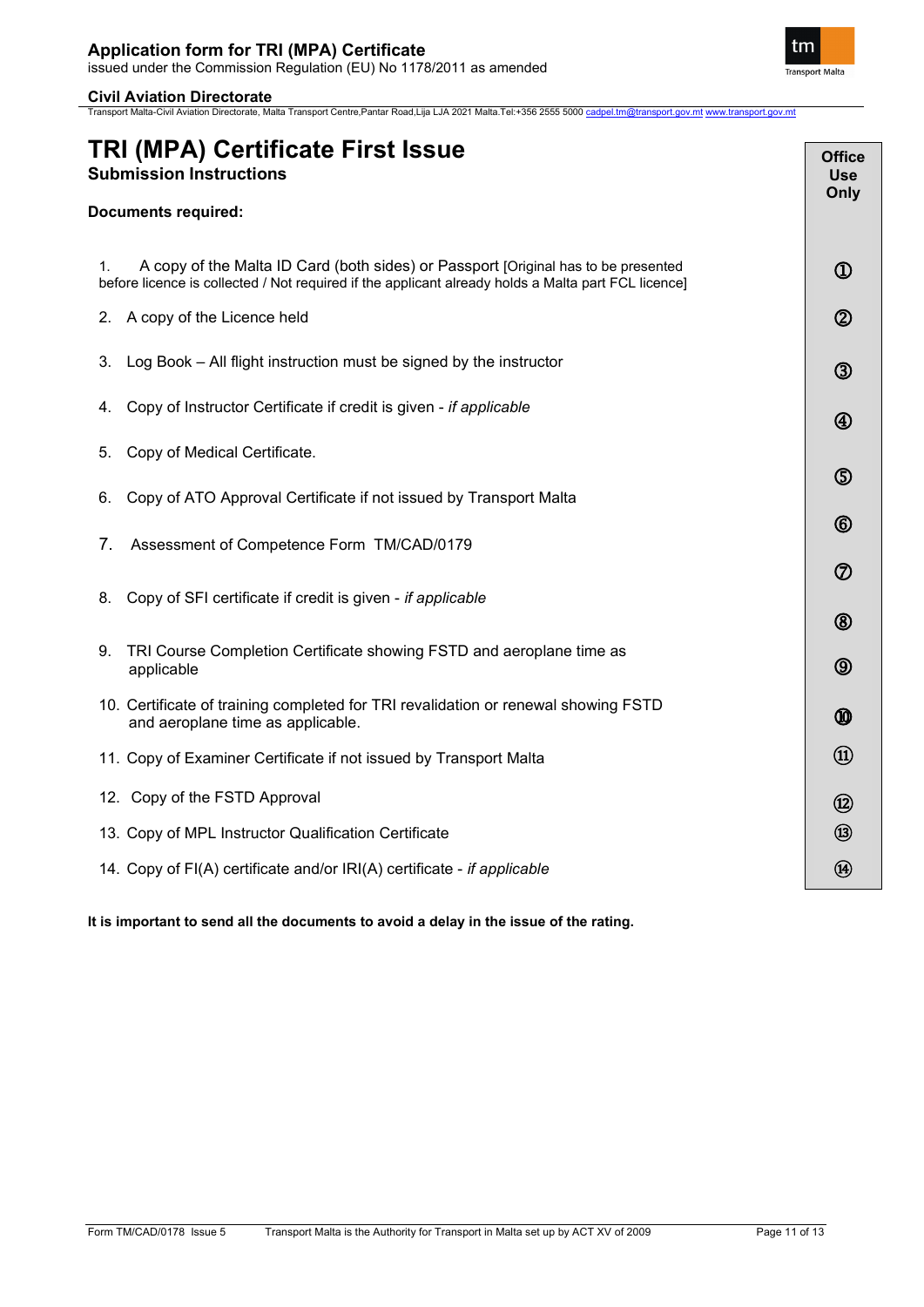

Transport Malta-Civil Aviation Directorate, Malta Transport Centre,Pantar Road,Lija LJA 2021 Malta.Tel:+356 2555 5000 [cadpel.tm@transport.gov.mt](mailto:cadpel.tm@transport.gov.mt) [www.transport.gov.mt](http://www.transport.gov.mt/)

### **Transport Malta – Civil Aviation Directorate Bank Details:**

Bank Name: Bank of Valletta Bank Branch: Naxxar Bank Address: 38, Triq tal-Labour, Naxxar NXR 9020 Bank's BIC Code: VALLMTMT Sort Code: 22013 Account Holder: Transport Malta – Civil Aviation Directorate Account No: 12000580013 IBAN No: MT13VALL 22013 0000 000 12000 5800 13

**Fee**: The applicable fee in the Malta Air Navigation Order / Scheme of Charges on the Transport Malta website has to be submitted with the application.

**Queries**: If you need additional information send an email to [cadpel.tm@transport.gov.mt](mailto:cadpel.tm@transport.gov.mt) to the attention

of **Personnel Licensing Section, Transport Malta Civil Aviation Directorate** - giving your contact telephone number.

Send completed form to:

**Transport Malta - CAD, Personnel Licensing Section, Pantar Road Lija, LJA 2021, Malta**